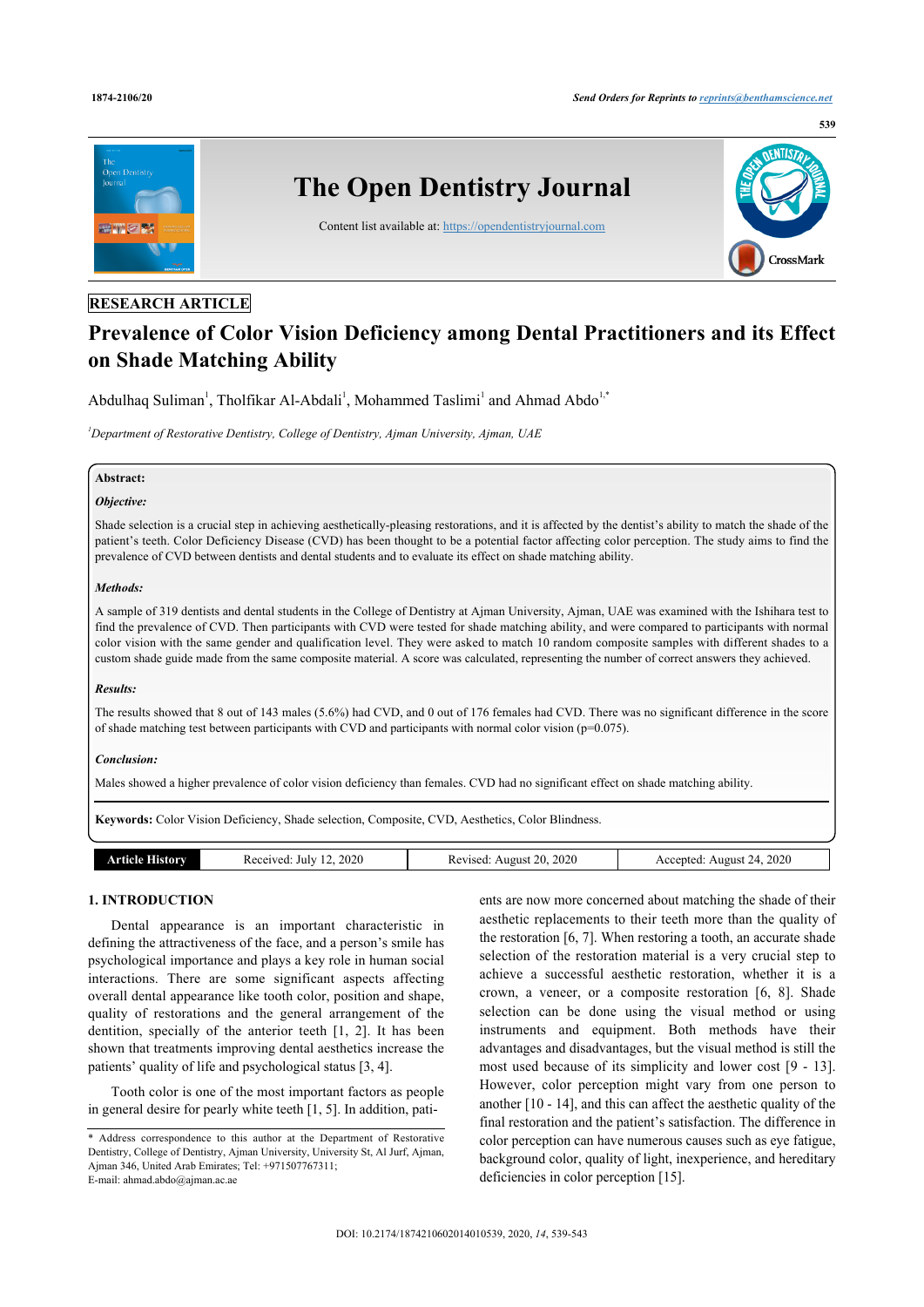Color Vision Deficiency (CVD) is a common defect of the human eyes, that affect the perception of color. Studies showed that the prevalence in males is much higher than females [16, 17]. It occurs due to missing one or more of the three groups of color cones cells, which are located within the retina of the eye, and these cones are mainly sensitive to red, green, and blue colors [16 - 19]. It can be acquired or hereditary. Acquired color deficiency, which may be due to macular disease, optic nerve diseases, degeneration of retina, toxins, and ageing can affect one or both eyes to different degrees. Whereas, the hereditary color deficiency is genetic and affects both the eyes to the same degree [20]. CVD can cause changes in color vision ranging from mild deficiency to total inability to detect color. CVD can be divided into three categories; Monochromacy, also known as color-blind, which is a complete absence of color vision, and it is the least common type. Dichromacy, which is less severe than Monochromacy, and is divided into sub-categories; Protanopia and Deuteranopia, which are known as red-green defects, and Tritanopia, which is known as a blue-yellow defect. The third category is called Anomalous Trichromatism, where subjects are sensitive to all three hues [19 - 22].

CVD can cause difficulties in everyday life. One study showed that 75% of 102 participants with CVD reported some degree of difficulty, and there was a correlation between the proportion reporting difficulty and the severity of CVD [23]. It was also shown that professionals in the medical field with CVD were having difficulties in some aspects of their work, specially while doing different types of examinations and diagnosis [23].

There are various tests for CVD, but the most popular one is the Ishihara test, which is less time consuming and less expensive than the other tests [22]. The Ishihara test is a color perception test for red-green color deficiencies, which are the most common type [18, 24 - 26]. It consists of 38 Pseudoisochromatic Plates (PIP), which are figures or patterns that show a circle made of dots varying in sizes and color, and within the circle, a digit or a curved line made of different color dots. For a normal person with no CVD, the digit or the line stand out clearly from its background. When administering the test, observers are required to identify the pattern or figure embedded in the plate [25, 26].

The aim of this study was to determine the prevalence of color deficiency disease among dentists and dental students in the College of Dentistry at Ajman University, Ajman, United Arab Emirates, and to evaluate the ability to select suitable shades for esthetic restorations for participants with CVD and compare them to participants with normal color vision.

## **2. METHODS**

Ethical approval was obtained from the ethical committee of the College of Dentistry at Ajman University with reference number (RD-2017/18-06-S). Informed consent was taken from all participants. The study was divided into two parts; the first part involved screening dentists and dental students for CVD while establishing an estimated prevalence of CVD. The second part involved finding the effect of CVD on shade matching of composite resin.

A sample of 319 participants with age ranging from 20 to 60 years was tested with a color vision test (The Ishihara test). All participants were practicing restorative dentistry and were involved in the shade selection of different types of restorations. The sample consisted of 143 (44.8%) male participants and 176 (55.2%) female participants. The sample involved dental students in clinical years  $(4<sup>th</sup>, 5<sup>th</sup>$  and internship years), general dental practitioners (GDP), and dental specialists from restorative and prosthodontic departments. Participants were asked to identify the plates of the Ishihara test in a controlled environment with a distance of 75cm and daylight, as suggested in the Ishihara user manual. The test consisted of 38 plates that were divided into two groups; the first group of 25 plates had a digit inside of a background. Participants were asked to identify each number within three seconds and record their answers on a test paper. The second group (plates 26 to 38) had a continuous line instead of numbers (snake-shaped lines). The participants were asked to trace and follow these lines and record the color of the lines on the test paper. By the end of each test, the participant's answers were compared to the list of the correct answers, as it was mentioned in the Ishihara user manual. Then data was collected, and participants with CVD were identified.

During the second part of the study, the aim was to measure the accuracy of shade matching ability of participants with CVD, and compare them with participants with normal color vision within the same gender and qualification level. Since only male participants were found to have CVD in the first part, the second part was done only for male participants. Eight male participants were found to have CVD. The participants with CVD were categorized into four groups according to their qualification level  $(4<sup>th</sup>-year$  students,  $5<sup>th</sup>-year$ students, Internship students and GPs). Ten participants with normal color vision were selected randomly from each qualification group making a total of 40 participants with normal color vision. One of the participants with CVD declined to join the second part. The total number of participants with CVD was 7 participants. The results of those 7 participants were compared to the results of the 40 participants who were with normal color vision.

In this test, each participant was provided a glass slab that contained 10 cured composite resin samples (ZENIT Nano, President Dental, Germany). The samples were made into the shape and size of the maxillary central incisor, and each sample was made from a different shade of the same composite. The following shades were used (A1, A2, A3, A3.5, A4, B1, B2, B3, C2, and C3). The samples were numerically coded randomly (Fig. **1**). A custom shade guide was made from the same composite material using "My Shade Guide Mini Kit" (3M ESPE, St. Paul, MN, USA). The shade guide consisted of 10 composite samples that were marked with their shades, and they were made into the same size and shape of the composite samples on the glass slab (Fig. **1**). Vita Easyshade Vunit (VITA Zahnfabrik, Bad Sackingen, Germany) was used to confirm that the composite samples on the glass slab and the samples on the custom shade guide were matching in the shade. Initially, 20 composite samples were made, but then they were reduced to 10 to make the test less difficult to the participants; this explains the numbers on the samples on the glass-slab (Fig.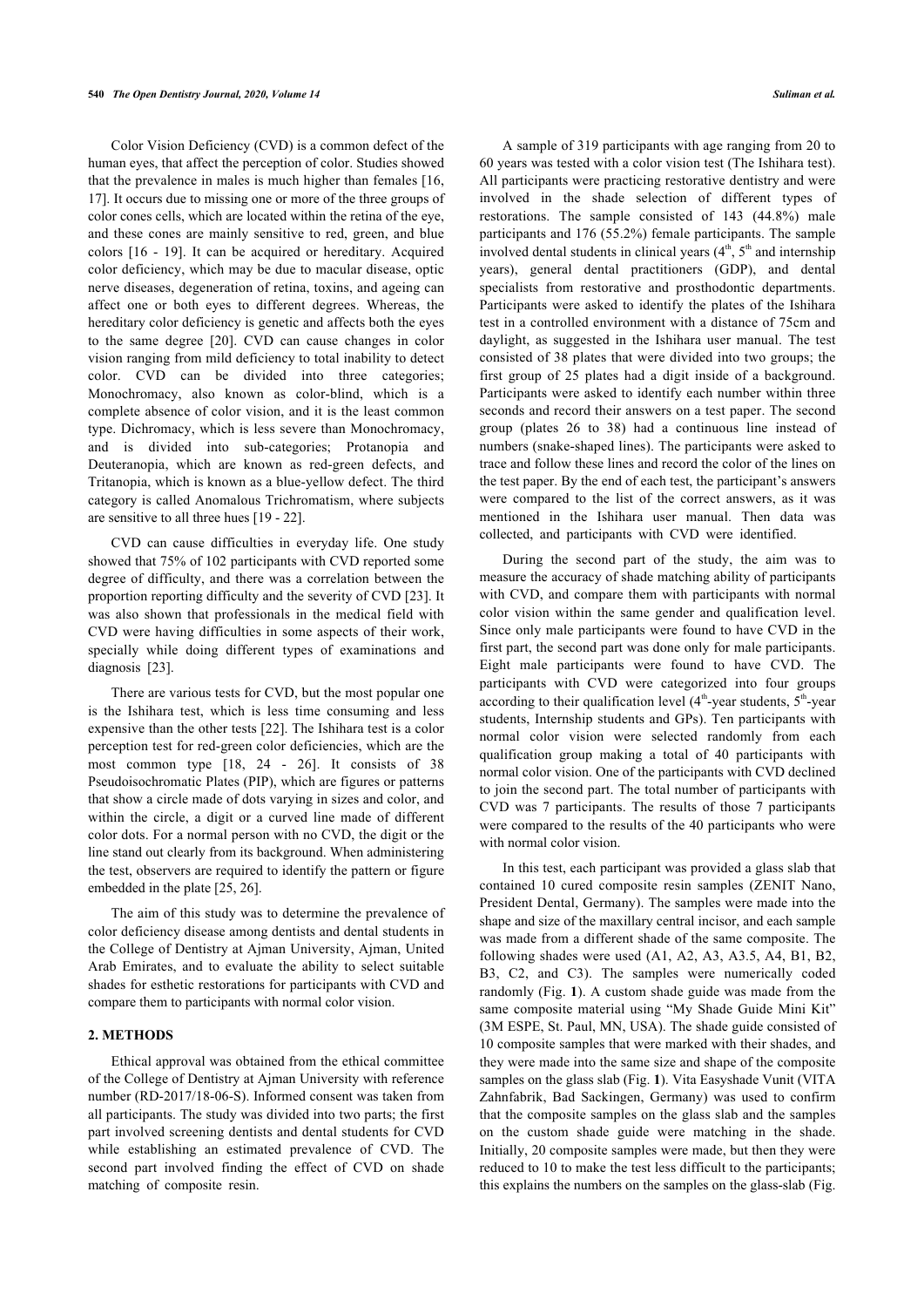**1**). All 47 participants were asked to match between the composite samples and the custom shade guide, and record their answers on the test paper. Then the correct answers were calculated for each participant, and a score was given out of 10.



**Fig (1).** A glass-slab with 10 cured composite samples randomly numbered, and a custom shade guides made from the same composite material (ZENIT Nano, President Dental, Germany).

Statistical analysis was conducted at a 5% significance level using (SPSS Inc., version 20.0; Chicago, IL, USA). Chisquare test was used to compare the test scores of the CVD group and the normal color vision group.

**Table 1. Scores of the shade matching ability test, comparing the normal color vision group and CVD group.**

| <b>Groups</b>             |    | Total Minimum Maximum Range Mean Standard |      | <b>Deviation</b> |
|---------------------------|----|-------------------------------------------|------|------------------|
| Normal<br>color<br>vision | 40 |                                           | 7.75 | 1.78             |
| <b>CVD</b>                |    |                                           | 5.14 | 1.49             |

-The test involved matching 10 composite samples, every correct answer yield 1 point (minimum 0, maximum 10).

# **3. RESULTS**

Out of the 319 participants that were tested in the first part of the study, 143 were males (44.8%) and 176 were females  $(55.2\%)$ . The results showed that 8 males out of 143  $(5.6\%)$ were with CVD, and no females were found with CVD. All of the 8 males had the red-green type of CVD. Two of them were 4<sup>th</sup>-year students, three were 5<sup>th</sup>-year students, one was an internship student, and two were GDP clinical instructors. In the second part, a sample of 47 participants (males only) was tested for shade matching ability of composite, including 7 participants with CVD and 40 with normal color vision. The results showed that participants with normal color vision

(n=40) had an average test score of 7.75 when matching the shade of the random composite samples to the custom shade guide, while the participants with CVD (n=7) had an average of 5.14. Table **1** shows the minimum, maximum, mean and standard deviation of the two groups. However, the statistical analysis using Chi-square showed that there was no significant difference between the normal vision group and the CVD group (p=0.075).

# **4. DISCUSSION**

The ability to match the shade of tooth-colored restorations to that of the natural teeth is very important to any restorative dentist. Ideally, the restoration should match the exact shape and color of the patient's natural tooth. Color perception can differ between individuals due to multiple factors, and this can affect shade selection [27]. Color vision deficiency, therefore, might affect dental practitioners when they want to match the shade of patient's teeth. The results showed that the prevalence of CVD among males (5.6%) was higher than females (0%). It was shown in multiple researches that the prevalence of CVD in males is much higher than females [16 - 18, 22]. The prevalence of CVD in the UK was found to be 8% in males and 0.5% in females [23]. Color vision defects are inherited as Xlinked recessive disorder, which explains its predominance among the males.

The Ishihara test does not identify individuals with full color-blindness; individuals diagnosed by the Ishihara test might still identify the primary colors correctly. Other methods like the Naegelanamaloscope test and the Franseworth-Munsell hundred hue test are also available to test for color vision. These tests are more accurate but more time-consuming. Therefore, not appropriate for mass screening. The Ishihara test was selected because it is easier and quicker to perform, and it is still accurate enough for the assessment of CVD in mass screening [22, 25].

The results of this study found that there is no significant difference in shade matching ability between participants with CVD and participants with normal color vision. This confirms the results of a study done in 2017 that has found similar results [16]. However, other studies found a difference and that individuals with normal color vision performed better in shade matching than individuals with CVD [28, 29]. Therefore, more research might be required with larger populations to reach a definitive conclusion. Nevertheless, it is recommended that color vision screening tests should be done regularly to identify dentists with CVD, and their shade matching ability should be tested, and in case it was found to be inferior, it is advised that an assistant should help those dentists when it comes to shade selection. In addition, the use of electronic shade guides and spectrophotometers can be a useful tool in the shade matching of teeth to help reduce possible errors.

Moreover, it should be pointed that the overall shade matching of the participants was not optimal even for those with normal color vision as they scored an average of 7.75 out of 10, which means their shade matching was not accurate 22.5% of the time. This can be explained by the lower experience, as most of the participants were students or residents. It has been shown that the majority of dentists are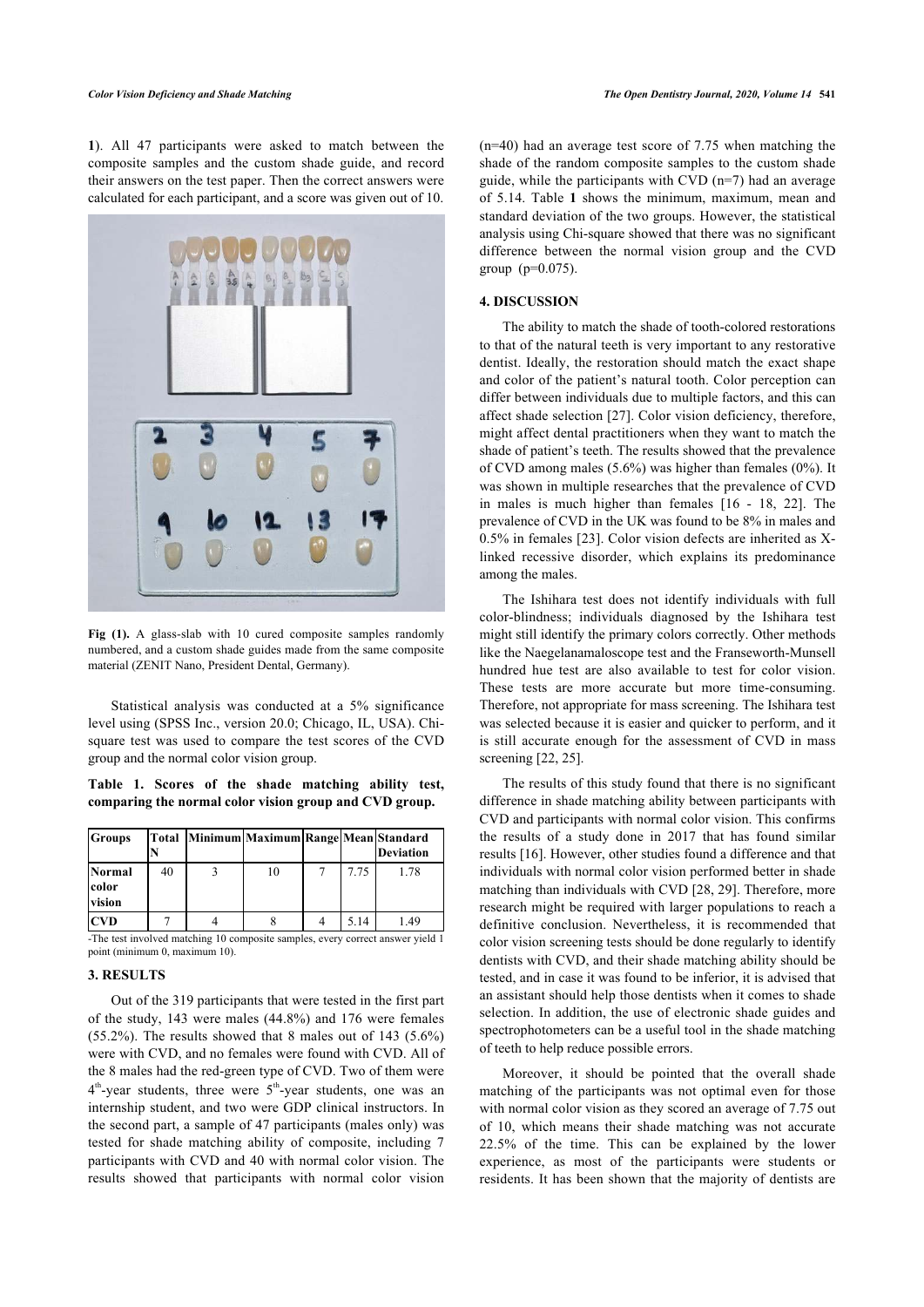using visual shade matching, and it was reported that there was a high rate of error [30]. Shade matching exercises and training for dental students, dentists and dental assistants can be beneficial in improving their shade matching ability leading to better aesthetic restorations and increasing patients' satisfaction.

#### **CONCLUSION**

Within the limitations of this study, it was concluded that males showed a higher prevalence of Color Vision Deficiency (CVD) than females. There was no significant difference in the shade matching ability of composite resin between dentists with CVD and dentists with normal color vision.

## **ETHICS APPROVAL AND CONSENT TO PARTI-CIPATE**

Ethical approval was obtained from the ethical committee of the College of Dentistry at Ajman University, UAE with reference number (RD-2017/18-06-S).

# **HUMAN AND ANIMAL RIGHTS**

No animals were used in this research. All human research procedures followed were in accordance with the ethical standards of the committee responsible for human experimentation (institutional and national), and with the Helsinki Declaration of 1975, as revised in 2013.

## **CONSENT FOR PUBLICATION**

Informed consent was taken from all participants.

## **AVAILABILITY OF DATA AND MATERIALS**

The datasets generated during and/or analyzed during the current study are available from the corresponding author [A,A] on reasonable request.

## **FUNDING**

None.

# **CONFLICT OF INTEREST**

The authors declare no conflict of interest, financial or otherwise.

#### **ACKNOWLEDGEMENTS**

Special thanks to Dr. Mohammed Hadi, a specialist in ophthalmology, and Mrs. Hanine Bou Antoun from statistics department, for their help in points related to their specialties.

# **REFERENCES**

- [1] Qualtrough AJ, Burke FJ. A look at dental esthetics. Quintessence Int 1994; 25(1): 7-14. [PMID: 8190886]
- [2] Van der Geld P, Oosterveld P, Van Heck G, Kuijpers-Jagtman AM. Smile attractiveness. Self-perception and influence on personality. Angle Orthod 2007; 77(5): 759-65.
- [http://dx.doi.org/10.2319/082606-349] [PMID: 17685777] [3] John MT, Slade GD, Szentpétery A, Setz JM. Oral health-related quality of life in patients treated with fixed, removable, and complete dentures 1 month and 6 to 12 months after treatment. Int J Prosthodont 2004; 17(5): 503-11. [PMID: 15543905]
- [4] Grossmann AC, Hassel AJ, Schilling O, Lehmann F, Koob A, Rammelsberg P. Treatment with double crown-retained removable partial dentures and oral health-related quality of life in middle- and high-aged patients. Int J Prosthodont 2007; 20(6): 576-8. [PMID: 18069364]
- [5] Samorodnitzky-Naveh GR, Geiger SB, Levin L. Patients' satisfaction with dental esthetics. J Am Dent Assoc 2007; 138(6): 805-8. [http://dx.doi.org/10.14219/jada.archive.2007.0269] [PMID: 17545270]
- [6] Hall NR. Tooth colour selection: The application of colour science to dental colour matching. Aust Prosthodont J 1991; 5: 41-6. [PMID: 1812938]
- [7] Fondriest J. Shade matching in restorative dentistry: The science and strategies. Int J Periodontics Restorative Dent 2003; 23(5): 467-79. [PMID: 14620121]
- [8] Joiner A. Tooth colour: A review of the literature. J Dent 2004; 32(Suppl. 1): 3-12.
- [http://dx.doi.org/10.1016/j.jdent.2003.10.013] [PMID: 14738829]
- [9] Klemetti E, Matela AM, Haag P, Kononen M. Shade selection performed by novice dental professionals and colorimeter. J Oral Rehabil 2006; 33(1): 31-5.

[http://dx.doi.org/10.1111/j.1365-2842.2006.01531.x] [PMID: 16409514]

- [10] Hammad IA. Intrarater repeatability of shade selections with two shade guides. J Prosthet Dent 2003; 89(1): 50-3. [http://dx.doi.org/10.1067/mpr.2003.60] [PMID: 12589286]
- [11] Judeh A, Al-Wahadni A. A comparison between conventional visual and spectrophotometric methods for shade selection. Quintessence Int  $2009 \cdot 40(9) \cdot e69 - 79$ . [PMID: 19862392]
- [12] Small BW. Shade selection for restorative dentistry. Gen Dent 2006; 54(3): 166-7. [PMID: 16776406]
- [13] Dagg H, O'Connell B, Claffey N, Byrne D, Gorman C. The influence of some different factors on the accuracy of shade selection. J Oral Rehabil 2004; 31(9): 900-4. [http://dx.doi.org/10.1111/j.1365-2842.2004.01310.x] [PMID: 15369473]
- [14] Culpepper WD. A comparative study of shade-matching procedures. J Prosthet Dent 1970; 24(2): 166-73.
- [http://dx.doi.org/10.1016/0022-3913(70)90140-X] [PMID: 5269632] [15] Miller L. Organizing color in dentistry. J Am Dent Assoc 1987; (Spec No): 26E-40E.
- [http://dx.doi.org/10.14219/jada.archive.1987.0315] [PMID: 2447140] [16] Khosla A. Maini, A.Wangoo, A. Singh, S.&Mehar, D. Prevalence of
- colour vision anomalies. J Clin Diagn Res 2017; 11(1): 33-6. [PMID: 28274040]
- [17] Balasundaram R, Reddy SC. Prevelance of colour vision deficincy among medical students and health personnel. Malays Fam Physician 2006; 1(2-3): 52-3. [PMID: 27570586]
- [18] Yousuf W, Quraeshi S, Khan M, Murtaza S. Prevalence of colorblindness among practitioners of esthetic dentistry in Karachi, Pakistan. Int J Clin Dent 2015; 8(1): 37-41.
- [19] Al-Aqtum MT, Al-Qawasmeh MH. Prevalence of colour blindness in young Jordanians. Ophthalmologica 2001; 215(1): 39-42. [http://dx.doi.org/10.1159/000050824] [PMID: 11125268]
- [20] Cohen J. Weighted kappa: Nominal scale agreement with provision for scaled disagreement or partial credit. Psychol Bull 1968; 70(4): 213-20.

- [21] Wasson W, Schuman N. Color vision and dentistry. Quintessence Int 1992; 23(5): 349-53. [PMID: 1502311]
- [22] Naik A, Pai R. Color Blindness in dental students and staff- and obstacle in shade selection for restorations. Annals and Essences of Dentistry 2010; 11: 25-8.
- [23] Spalding JA. Colour vision deficiency in the medical profession. Br J Gen Pract 1999; 49(443): 469-75. [PMID: 10562750]
- [24] Bamise CT, Esan TA, Akeredolu PA, Oluwatoyin O, Oziegbe EO. Color vision defect and tooth shade selection among Nigerian dental practitioners. Rev Clín Pesq Odontol 2017; 3(3): 175-82.
- [25] Marey HM. Semary, NA. &Mandour, SS. Ishihara electronic color blindness test: An evaluation study. Ophthalmol Res: Int J 2015; 3(3): 67-75.
- [26] Birch J. Worldwide prevalence of red-green color deficiency. J Opt

<sup>[</sup>http://dx.doi.org/10.1037/h0026256] [PMID: 19673146]